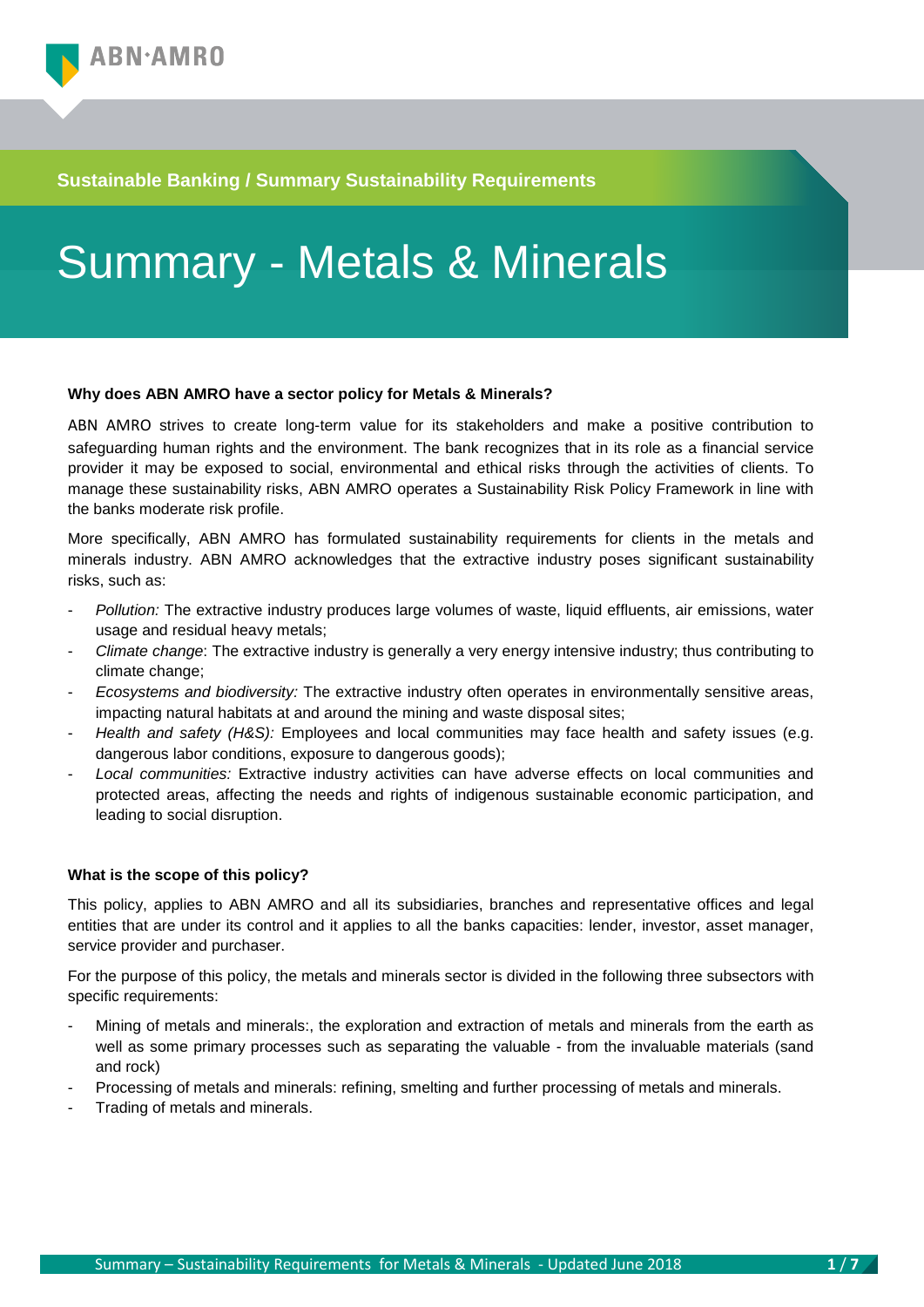#### **Due-diligence standards**

For all three subsectors within metals & minerals, ABN AMRO applies a set of minimum requirements and benchmark criteria. ABN AMRO will only finance clients who comply with all applicable minimum requirements, or have an improvement plan in place to do so within a limited timeframe. The benchmark criteria, which are aligned with international best practices, are used to compare the client's performance with their industry peers on an ongoing basis. An overview of the applicable minimum requirements and benchmark criteria for metals & minerals is included in the appendix below.

ABN AMRO has an inclusive approach. This means that the bank will engage with clients who do not yet meet the bank's minimum requirements, but who are willing and able to do so within a limited timeframe. The exception to this inclusive approach concerns activities on ABN AMRO's **Exclusion List**; as these activities are simply too risky from a sustainability perspective.

#### **How does ABN AMRO put its standards into practice?**

In accordance with its Sustainability Risk Policy for Lending and Project Finance, ABN AMRO puts its sustainability standards into practice through a sustainability risk management process. This covers the following steps; risk determination, risk assessment, approval of the transaction and monitoring and reporting. ABN AMRO reviews (prospective) clients at various moments to determine their compliance with the bank's Policy:

- When the client is first accepted;
- If and when the client applies for a loan  $-$  the review is then repeated every year;
- In the event of incidents or if important new information comes to light based on which the client's risk level or performance score might change.

#### **Appendices:**

Appendix 1: sustainability standards for Mining of metals and minerals

Appendix 2: sustainability standards for Processing of metals and minerals

Appendix 3: sustainability standards for Trading of metals and minerals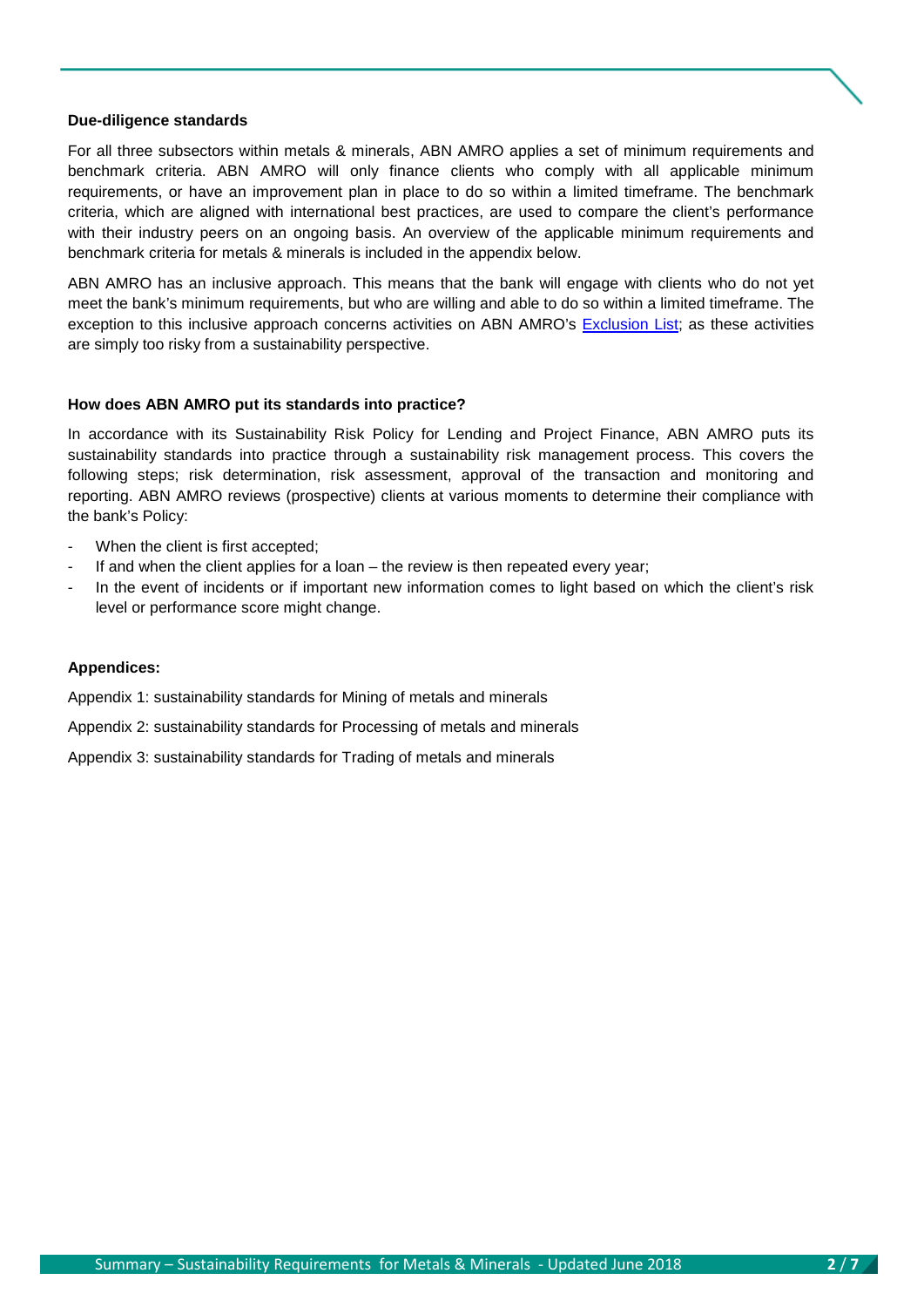## **Appendix 1 – Requirements Mining**

| Compliance |                                                                                                                                                                                                                                                                                                                                                                                                                                                                                             | <b>Minimum</b><br>requirement | <b>Benchmarks</b> |
|------------|---------------------------------------------------------------------------------------------------------------------------------------------------------------------------------------------------------------------------------------------------------------------------------------------------------------------------------------------------------------------------------------------------------------------------------------------------------------------------------------------|-------------------------------|-------------------|
| 1.         | Clients declare to be in compliance with national laws and regulations<br>applicable to them and to obtain, maintain and ensure compliance with<br>all requisite permits and licenses.                                                                                                                                                                                                                                                                                                      | X                             |                   |
| 2.         | Clients have an anti-corruption and anti-bribery policy or statement in<br>place.                                                                                                                                                                                                                                                                                                                                                                                                           | X                             |                   |
|            | Stakeholder engagement                                                                                                                                                                                                                                                                                                                                                                                                                                                                      |                               |                   |
| 3.         | Clients have identified who their main stakeholders are and have a<br>strategy to engage regularly, openly and constructively with these<br>stakeholders.                                                                                                                                                                                                                                                                                                                                   | X                             |                   |
| 4.         | Clients have in place effective operational-level grievance mechanisms<br>for stakeholders who may be adversely impacted.                                                                                                                                                                                                                                                                                                                                                                   | X                             |                   |
| 5.         | Where small scale / artisanal mining is encountered, clients support the<br>development of a more sustainable small scale / artisanal mining sector.                                                                                                                                                                                                                                                                                                                                        |                               | X                 |
|            | <b>Environmental risks</b>                                                                                                                                                                                                                                                                                                                                                                                                                                                                  |                               |                   |
| 6.         | Clients perform Environmental Impact Assessments for each relevant<br>operation and update / review environmental due diligence regularly.                                                                                                                                                                                                                                                                                                                                                  | X                             |                   |
| 7.         | Summaries of Environmental Impact Assessments and environmental<br>due diligence reports are made publicly available.                                                                                                                                                                                                                                                                                                                                                                       |                               | X                 |
| 8.         | Clients demonstrate their commitment to managing environmental risks<br>and impacts and are expected to have an environmental policy in place<br>that describes the management of their key environmental risks and<br>impacts both while the mine is in operation and after mine closure,<br>among others:<br>biodiversity,<br>air/soil/water pollution,<br>waste (incl. tailings and overburden) and wastewater,<br>water use, energy use, and<br>usage of chemicals (including mercury). | X                             |                   |
| 9.         | Revenues from thermal coal mining do not compose more than 25% of<br>total revenues of the client.                                                                                                                                                                                                                                                                                                                                                                                          | X                             |                   |
|            | Human rights impacts and risks                                                                                                                                                                                                                                                                                                                                                                                                                                                              |                               |                   |
|            | 10. Clients perform Social Impact Assessments for each relevant operation<br>and update / review human rights due diligence regularly.                                                                                                                                                                                                                                                                                                                                                      | X                             |                   |
|            | 11. Summaries of Social Impact Assessments and human rights due<br>diligence reports are publicly available.                                                                                                                                                                                                                                                                                                                                                                                |                               | X                 |
|            | 12. Clients demonstrate their commitment to managing human right risks<br>and impacts and are expected to have a policy in place that describes<br>the management of their salient human rights risks and impacts both<br>while the mine is in operation and after mine closure, such as:<br>discrimination,<br>labour rights (e.g. working conditions in line with ILO conventions,<br>living wage),<br>rights of local communities.                                                       | X                             |                   |
|            | 13. Clients have obtained Free Prior and Informed Consent.                                                                                                                                                                                                                                                                                                                                                                                                                                  | Χ                             |                   |
|            | 14. Where involuntary resettlement is unavoidable, clients ensure that the<br>resettled communities experience improved lives and livelihoods<br>through for example effective compensation programs.                                                                                                                                                                                                                                                                                       | X                             |                   |
|            | 15. Clients have a community development plan in place which ensures<br>benefits for the communities that are affected by the mining operation<br>through employment opportunities and community services (e.g. health<br>& education).                                                                                                                                                                                                                                                     | X                             |                   |
|            | 16. When making use of private security arrangements to secure mining<br>operations, staff and assets, clients ensure that security personnel<br>operates in accordance with the client's policies and the Voluntary<br>Principles on Security and Human Rights.                                                                                                                                                                                                                            | Χ                             |                   |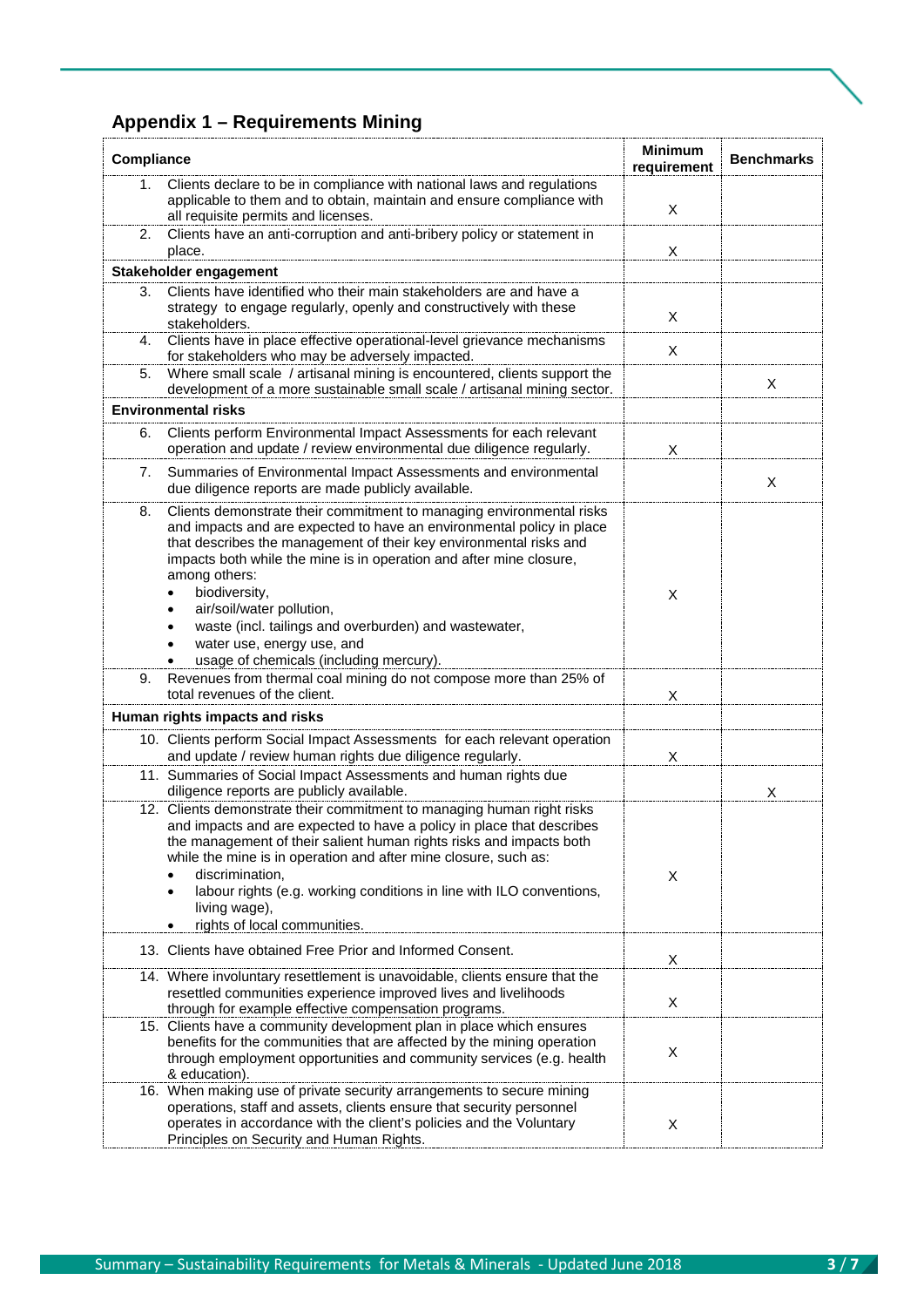|                     | 17. Clients active in mining in conflict areas have performed additional due<br>diligence to ensure that they respect human rights and do not contribute<br>to conflict, following internationally accepted standards for due diligence<br>such as the OECD Due Diligence Guidance for Responsible Supply<br>Chains of Minerals from Conflict-Affected and High-Risk Areas.                                                                                                                                                                              | X     |   |
|---------------------|----------------------------------------------------------------------------------------------------------------------------------------------------------------------------------------------------------------------------------------------------------------------------------------------------------------------------------------------------------------------------------------------------------------------------------------------------------------------------------------------------------------------------------------------------------|-------|---|
|                     | <b>Health and safety risks</b>                                                                                                                                                                                                                                                                                                                                                                                                                                                                                                                           |       |   |
|                     | 18. Clients demonstrate their commitment to managing health and safety<br>risks and are expected to have a health & safety policy in place that<br>describes the management of their key risks both while the mine is in<br>operation and after mine closure.                                                                                                                                                                                                                                                                                            | X     |   |
|                     | 19. Clients are expected to have a system in place for emergency<br>preparedness & response (where relevant in relation to tailings<br>management) in line with international standards such as UNEP and<br>ICMM guidance on Awareness and Preparedness for Emergencies at<br>the Local Level (APELL) or equivalent.                                                                                                                                                                                                                                     | X     |   |
|                     | Supply chain management<br>20. Clients apply environmental, human rights and health & safety criteria to<br>the selection of suppliers, service providers and contractors and monitor<br>their performance.                                                                                                                                                                                                                                                                                                                                              | X     |   |
|                     | <b>Management and reporting systems</b>                                                                                                                                                                                                                                                                                                                                                                                                                                                                                                                  | X.    |   |
|                     | 21. Final responsibility for the environmental, human rights and health &<br>safety policies and commitments lies with board level management.                                                                                                                                                                                                                                                                                                                                                                                                           | X     |   |
|                     | 22. Clients have operational guidelines in place for each individual site to<br>guarantee that corporate commitments and policies are supported and<br>complied with at individual sites.                                                                                                                                                                                                                                                                                                                                                                | X     |   |
|                     | 23. All employees are regularly trained on relevant environmental, human<br>rights, health & safety and anti-corruption policies of the company.                                                                                                                                                                                                                                                                                                                                                                                                         | X     |   |
|                     | 24. Clients are expected to have a corporate Environmental and Social<br>Management System (ESMS) in place. The ESMS is in line with<br>international standards such as ISO:14001 or OHSAS:18001, has clear<br>objectives and targets and includes documented procedures to mitigate,<br>monitor and measure, on a regular basis, the environmental, human<br>rights and health & safety impacts of the business activities.                                                                                                                             | X     |   |
|                     | 25. Clients have drawn up SMART reduction targets on among others the<br>following key performance indicators:<br>fatalities and (lost time on) injuries,<br>incidents,<br>energy use and water use,<br>greenhouse gas (e.g. CO2, SO2) and other emissions,<br>waste.                                                                                                                                                                                                                                                                                    | X     |   |
|                     | 26. Clients report on their environmental, human rights and health & safety<br>performance. This includes the disclosure of incidents and results on<br>key performance indicators (requirement 25).                                                                                                                                                                                                                                                                                                                                                     | $X^1$ |   |
| <b>Track record</b> |                                                                                                                                                                                                                                                                                                                                                                                                                                                                                                                                                          |       |   |
|                     | 27. Clients have a good track record:<br>performance against targets (requirement 25) show improvement<br>over time,<br>the company has a demonstrated capacity in comprehensive and<br>$\bullet$<br>transparent response management,<br>inspection authorities have not reported structural shortcomings in<br>٠<br>the company's management of environmental, human rights and<br>health & safety risks,<br>there is no or limited bad press on the sustainability performance of<br>$\bullet$<br>the client and/or it has responded adequately to it. | X     |   |
|                     | 28. Clients actively participate in or support sustainability initiatives such as<br>International Council on Mining and Metals, UN Guiding Principles for<br>Business and Human Rights, Extractive Industries Transparency<br>Initiative, Voluntary Principles on Security and Human Rights, UN Global<br>Compact, Initiative for Responsible Mining Assurance.                                                                                                                                                                                         |       | X |

<span id="page-3-0"></span> $1$  Minimum requirement for large globally operating listed companies.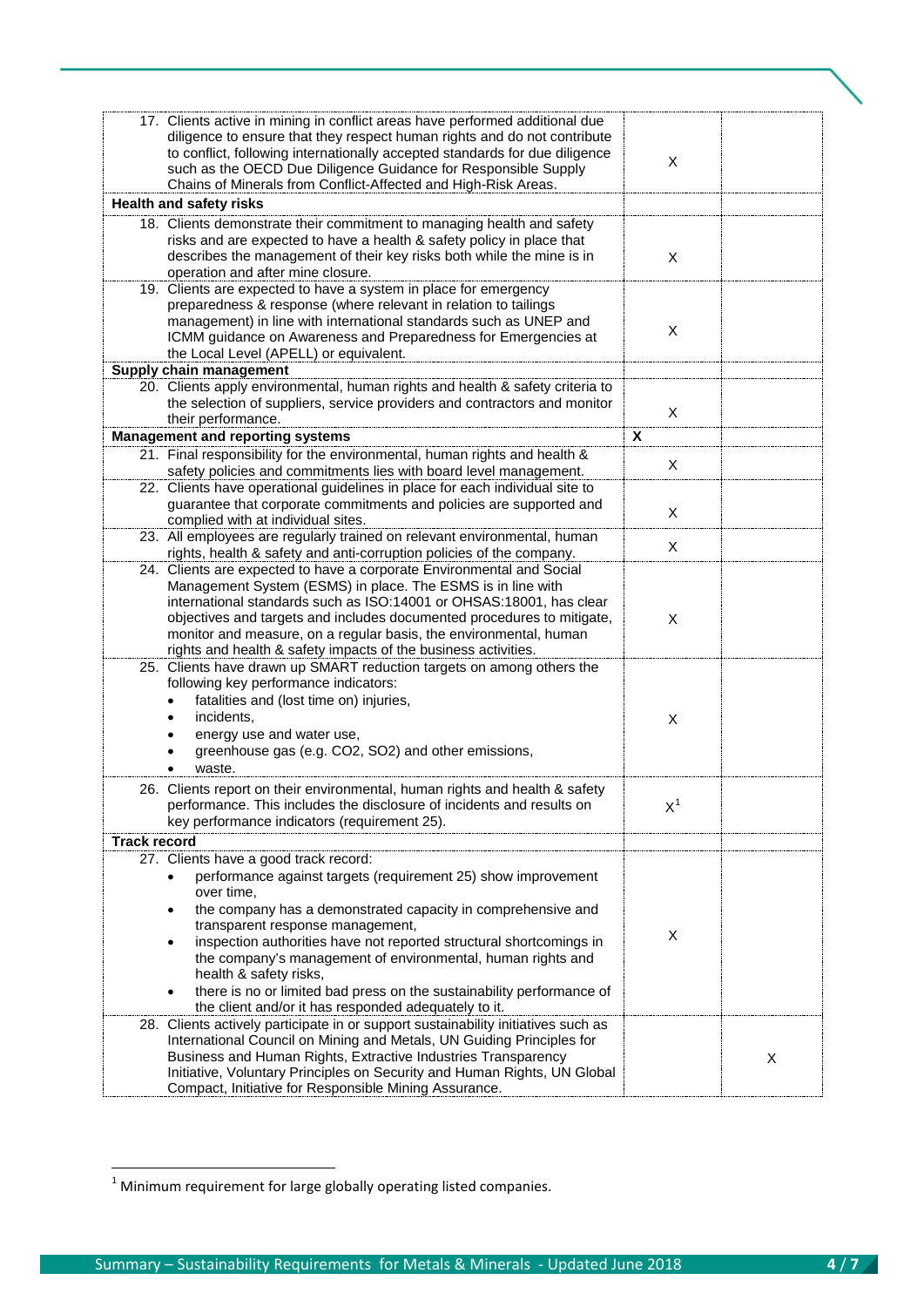## **Appendix 2 - Requirements Processing**

| Compliance          |                                                                                                                                                      | <b>Minimum</b><br>requirement | <b>Benchmarks</b> |
|---------------------|------------------------------------------------------------------------------------------------------------------------------------------------------|-------------------------------|-------------------|
| 1.                  | Clients declare to be in compliance with national laws and regulations                                                                               |                               |                   |
|                     | applicable to them and to obtain, maintain and ensure compliance with<br>all requisite permits and licenses.                                         | X                             |                   |
| 2.                  | Clients have an anti-corruption and anti-bribery policy or statement in<br>place.                                                                    | X                             |                   |
|                     | Stakeholder engagement                                                                                                                               |                               |                   |
| 3.                  | Clients have identified who their main stakeholders are and have a                                                                                   |                               |                   |
|                     | strategy to engage regularly, openly and constructively with these<br>stakeholders.                                                                  | X                             |                   |
| 4.                  | Clients have in place effective operational-level grievance mechanisms<br>for stakeholders who may be adversely impacted.                            | X                             |                   |
|                     | Environment, human rights, health & safety impacts and risks                                                                                         |                               |                   |
| 5.                  | Clients demonstrate their commitment to managing environmental,                                                                                      |                               |                   |
|                     | human rights and health & safety impacts and risks and are expected to                                                                               |                               |                   |
|                     | have a policy in place that describes the management of their key risks,                                                                             |                               |                   |
|                     | including:                                                                                                                                           |                               |                   |
|                     | environmental protection (e.g. air/soil/water pollution, waste and<br>$\bullet$                                                                      |                               |                   |
|                     | wastewater management, water use, energy use and chemicals),                                                                                         | X                             |                   |
|                     | employee and community health & safety,                                                                                                              |                               |                   |
|                     | emergency preparedness & response,<br>salient human rights, labour rights (e.g. working conditions in line                                           |                               |                   |
|                     | with ILO conventions).                                                                                                                               |                               |                   |
|                     | Supply chain management                                                                                                                              |                               |                   |
| 6.                  | Clients apply environmental, human rights and health & safety criteria to                                                                            |                               |                   |
|                     | the selection of suppliers, service providers and contractors and monitor                                                                            |                               |                   |
|                     | their performance.                                                                                                                                   | X                             |                   |
| 7.                  | Clients sourcing minerals from conflict areas, have performed additional                                                                             |                               |                   |
|                     | due diligence to ensure that they respect human rights and do not                                                                                    |                               |                   |
|                     | contribute to conflict, following internationally accepted standards for<br>due diligence such as the OECD Due Diligence Guidance for                | X                             |                   |
|                     | Responsible Supply Chains of Minerals from Conflict-Affected and High-                                                                               |                               |                   |
|                     | Risk Areas.                                                                                                                                          |                               |                   |
|                     | <b>Management and reporting systems</b>                                                                                                              |                               |                   |
| 8.                  | All employees are regularly trained on relevant environmental, human                                                                                 |                               |                   |
|                     | rights, health & safety and anti-corruption policies of the company.                                                                                 | Χ                             |                   |
| 9.                  | Clients are expected to have a corporate Environmental and Social                                                                                    |                               |                   |
|                     | Management System (ESMS) in place. The ESMS is in line with                                                                                          |                               |                   |
|                     | international standards such as ISO:14001 or OHSAS:18001, has clear<br>objectives and targets and includes documented procedures to mitigate         | Χ                             |                   |
|                     | monitor and measure, on a regular basis, the environmental, human                                                                                    |                               |                   |
|                     | rights and health & safety impacts of the business activities.                                                                                       |                               |                   |
|                     | 10. Clients have drawn up SMART reduction targets on among others the                                                                                |                               |                   |
|                     | following key performance indicators:                                                                                                                |                               |                   |
|                     | fatalities and (lost time on) injuries,                                                                                                              |                               |                   |
|                     | incidents (e.g. spills)                                                                                                                              | X                             |                   |
|                     | energy use and water use, and                                                                                                                        |                               |                   |
|                     | emissions of greenhouse gasses and other pollutants.                                                                                                 |                               |                   |
|                     | 11. Clients report on their environmental, human rights and health & safety<br>performance. This includes the disclosure of incidents and results on | $X^2$                         |                   |
|                     | key performance indicators (requirement 10).                                                                                                         |                               |                   |
| <b>Track record</b> |                                                                                                                                                      |                               |                   |
|                     | 12. Clients have a good track record:                                                                                                                |                               |                   |
|                     | performance against targets (requirement 10) shows improvement                                                                                       |                               |                   |
|                     | over time,                                                                                                                                           |                               |                   |
|                     | the company has a demonstrated capacity in comprehensive and                                                                                         | X                             |                   |
|                     | transparent response management,                                                                                                                     |                               |                   |
|                     | inspection authorities have not reported structural shortcomings in                                                                                  |                               |                   |

<span id="page-4-0"></span> $2$  Minimum requirement for large globally operating listed companies.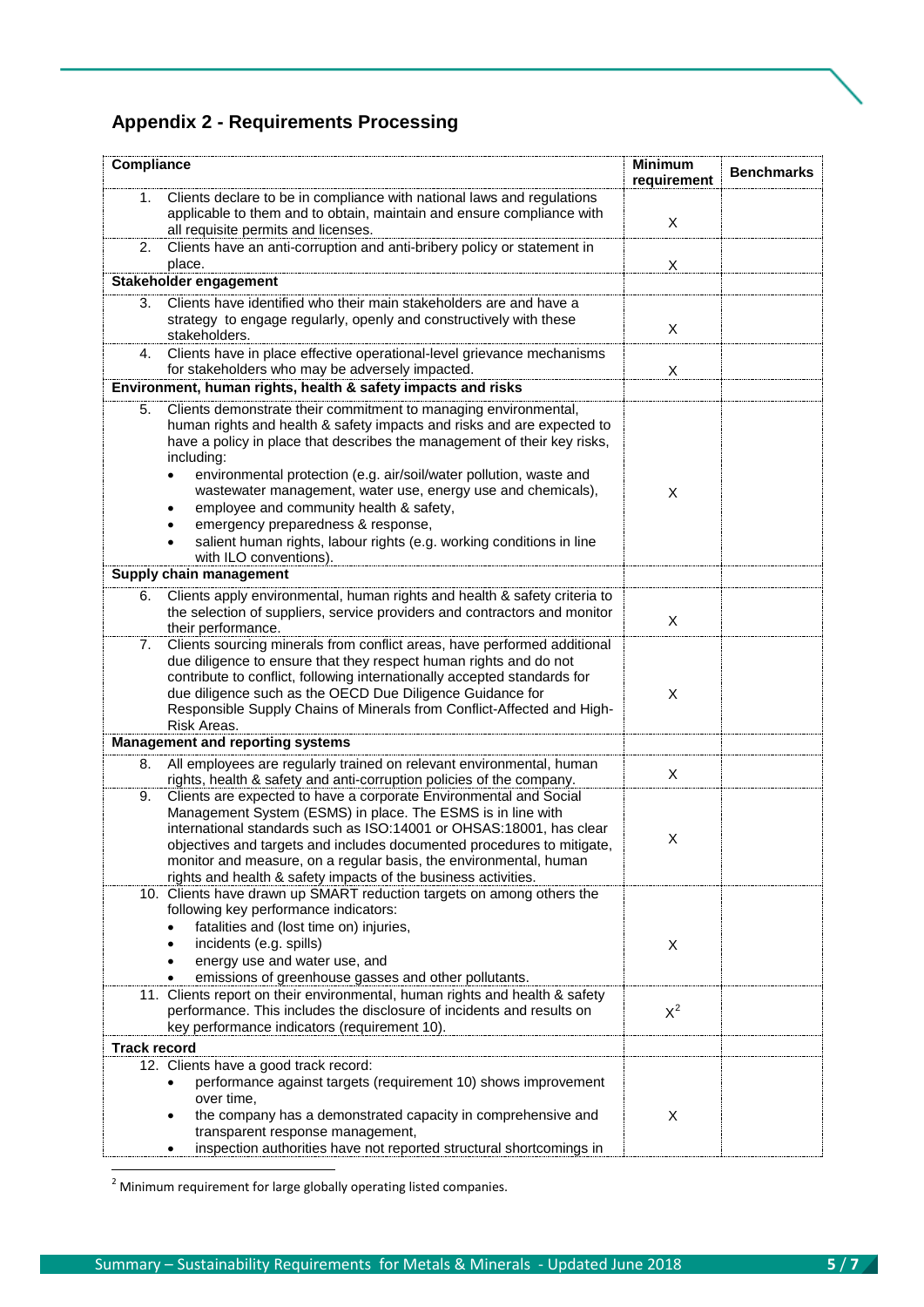| the company's management of environmental and human rights<br>risks.<br>• there is no or limited bad press on the sustainability performance of<br>the client and/or it has responded adequately to it.                                                                                                                         |  |
|---------------------------------------------------------------------------------------------------------------------------------------------------------------------------------------------------------------------------------------------------------------------------------------------------------------------------------|--|
| 13. Clients actively participate in or support sustainability initiatives such as<br>UN Global Compact, UN Guiding Principles for Business and Human<br>Rights, International Council on Mining and Metals, Voluntary Principles<br>on Security and Human Rights, World Steel Association, Aluminium<br>Stewardship Initiative. |  |

## **Appendix 3 - Requirements Trade**

| Compliance          | <b>Minimum</b><br><b>Benchmarks</b><br>requirement                                                                                                                                                                                                                                                                                                                                                                                                                                                                                                 |   |   |
|---------------------|----------------------------------------------------------------------------------------------------------------------------------------------------------------------------------------------------------------------------------------------------------------------------------------------------------------------------------------------------------------------------------------------------------------------------------------------------------------------------------------------------------------------------------------------------|---|---|
| 1.                  | Clients declare to be in compliance with national laws and regulations<br>applicable to them and to obtain, maintain and ensure compliance with<br>all requisite permits and licenses.                                                                                                                                                                                                                                                                                                                                                             | X |   |
| 2.                  | Clients have an anti-corruption and anti-bribery policy or statement in<br>place.                                                                                                                                                                                                                                                                                                                                                                                                                                                                  | X |   |
| 3.                  | Clients active in international diamond trade, only trade in rough<br>diamonds certified under the Kimberley Process.                                                                                                                                                                                                                                                                                                                                                                                                                              | X |   |
|                     | Stakeholder management                                                                                                                                                                                                                                                                                                                                                                                                                                                                                                                             |   |   |
| 4.                  | Clients have identified who their main interested stakeholders are and<br>engage regularly, openly and constructively with these stakeholders.                                                                                                                                                                                                                                                                                                                                                                                                     |   | X |
|                     | Supply chain management                                                                                                                                                                                                                                                                                                                                                                                                                                                                                                                            |   |   |
| 5.                  | Clients demonstrate their commitment to managing environmental,<br>human rights and health & safety impacts in their supply chain and are<br>expected to have a policy in place that describes the management of<br>their key risks, including:<br>environmental protection,<br>$\bullet$<br>human rights and labour rights (working conditions in line with ILO<br>$\bullet$<br>core conventions),<br>health & safety, and<br>anti-corruption measures.                                                                                           | X |   |
| 6.                  | Clients apply environmental, human rights and health & safety criteria to<br>the selection of suppliers, service providers and contractors.                                                                                                                                                                                                                                                                                                                                                                                                        | X |   |
| 7.                  | Clients active in trading minerals from conflict areas, have performed<br>additional due diligence to ensure that they respect human rights and do<br>not contribute to conflict, following internationally accepted standards for<br>due diligence such as the OECD Due Diligence Guidance for<br>Responsible Supply Chains of Minerals from Conflict-Affected and High-<br>Risk Areas.                                                                                                                                                           | X |   |
|                     | <b>Management and reporting systems</b>                                                                                                                                                                                                                                                                                                                                                                                                                                                                                                            |   |   |
| 8.                  | Clients report on their environmental, human rights and health & safety<br>performance. This includes the disclosure of incidents and results on<br>key performance indicators.                                                                                                                                                                                                                                                                                                                                                                    |   | X |
| <b>Track record</b> |                                                                                                                                                                                                                                                                                                                                                                                                                                                                                                                                                    |   |   |
| 9.                  | Clients have a good track record:<br>performance on key environmental, human rights and health &<br>safety performance indicators shows improvement over time,<br>the company has a demonstrated capacity in comprehensive and<br>transparent response management,<br>inspection authorities have not reported structural shortcomings in<br>the company's management of environmental and human rights<br>risks,<br>there is no or limited bad press on the sustainability performance of<br>the client and/or it has responded adequately to it. | X |   |
|                     | 10. Clients actively participate in or support sustainability initiatives such as<br>UN Global Compact, UN Guiding Principles for Business and Human<br>Rights, Extractive Industries Transparency Initiative, International                                                                                                                                                                                                                                                                                                                       |   | X |